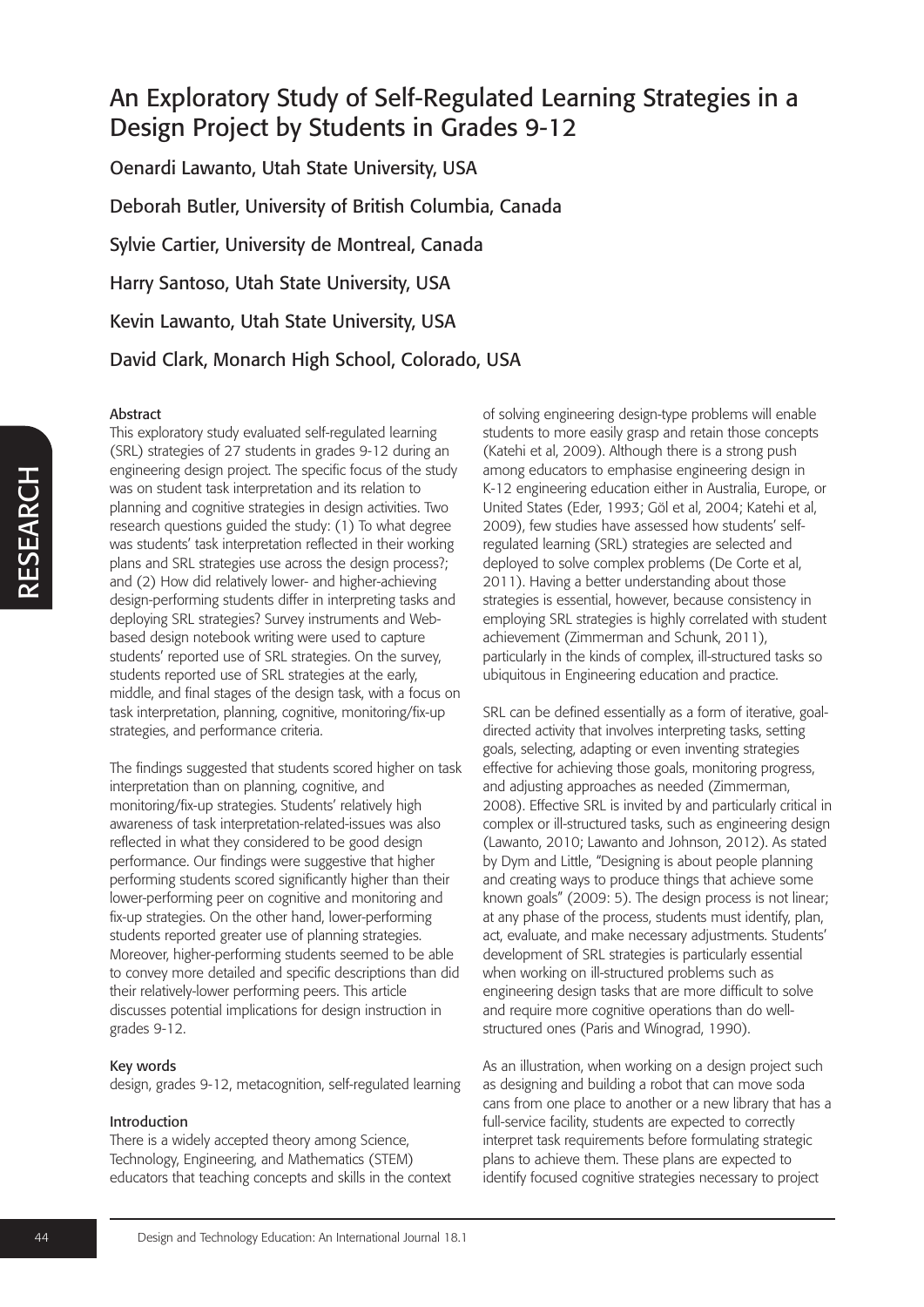completion. Students are then expected to enact those strategies, monitor progress, and adjust approaches in order to achieve important criteria as suggested by design problems. In this research, we examined how students engaged in these cycles of SRL in the context of these two design activities.

More specifically, Butler (1998) found that having a good understanding of a presented learning activity grounded in productive metacognitive knowledge about tasks is essential to students' successful planning, self-monitoring, and selection of appropriate strategies to accomplish task objectives (see also Butler and Cartier, 2004b). Thus, in this research, we focused specifically on evaluating how students' understanding about a design task might be reflected in planning, cognitive actions, and monitoring and fix-up strategies to solve and enhance design processes and outcomes.

#### Relevant literature review

#### Insights into metacognition in a self-regulated learning context

What is metacognition? In simple language, metacognition refers to thinking about thinking (Brown, 1987). While the term *cognition* refers to one's ability to build knowledge and involves information processing, knowledge acquisition, and problem solving, the term *metacognition* refers to both understanding about and control of that working cognition (Flavell, 1979; Gourgey, 1998). Scholars define metacognition in numerous ways, many of which overlap; however, most definitions identify as metacognitive as comprising two main components: (1) metacognitive knowledge and (2) metacognitive control. For example, informed by the classical theories of metacognition introduced by Flavell (1976), Pintrich (2002) described metacognition as involving both knowledge and control. Students hold metacognitive knowledge about strategies that might be used for a particular task and the conditions under which the strategies might be useful. Metacognitive control encompasses processes that learners use to monitor and self-regulate cognition and learning.

While many theoretical perspectives on metacognition and self-regulation have been offered (e.g., Butler and Winne, 1995; Winne and Hadwin, 1998; Zimmerman, 2002; Zimmerman and Schunk, 2001), for this research we chose to build from Butler and Cartier's socio-constructivist model of self-regulation (Butler and Cartier, 2004a; Butler and Cartier, 2005; Cartier and Butler, 2004) because it enables teasing apart and investigating the interplay between metacognitive knowledge (e.g., students' understandings about tasks and strategies, as mediating variables), and metacognitive control, conceptualised as cycles of "self-

regulation in action," within the context of complex learning activity. This model depicts eight central features that interact with each other to shape engagement in learning: layers of context, what individuals bring, mediating variables, task interpretation, personal objectives, SRL processes, cognitive strategies, and performance criteria.

First, layers of context refer to the learning environments, such as school, classroom, and instructional approaches, in which students engage in learning. In this project we attend to contextual influences by recognising how our study of SRL was situated in a particular kind of activity, during which students were engaged in an engineering design project together in particular projects and classrooms. Second, students bring to those contexts strengths, challenges, and interests that shape their engagement (e.g., by influencing whether they perceive activities to be difficult/easy or boring/important). Third, examples of variables that mediate student engagement in a learning task include students' conceptions of academic work, derived through prior experience (e.g., about learning in STEM as about memorising facts from textbooks), metacognitive knowledge (e.g., about tasks, strategies, learning), selfperceptions (e.g., of competence and control over outcomes) and emotions. In this project, because of our more targeted focus, we did not assess directly individuals' histories or a full set of potential mediating variables, as has been conducted in other research (e.g., Butler et al, 2011). However, through our attention to task interpretation, we created the opportunity to infer how students' prior experiences may have influenced their conceptions about learning in engineering, and the metacognitive knowledge they may have constructed related to design tasks.

Our focus in this project is more specifically on the fourth component of the Butler and Cartier model, task interpretation, and its relationship to students' use of cognitive and self-regulating strategies. Task interpretation is the heart of the SRL model inasmuch as it shapes key dynamic and recursive self-regulating processes (Butler and Winne, 1995). Students' interpretation of task demands is a key determinant of the goals set while learning, the strategies selected to achieve those goals, and the criteria used to self-assess and evaluate outcomes. When students self-regulate learning effectively, task interpretation and personal objectives, the fifth feature of the Butler and Cartier model, work together to inspire students' activation of effective self-regulating and cognitive strategies during a design task.

Sixth, in light of their task interpretations and personal objectives, students manage engagement in academic work by using a variety of self-regulating strategies: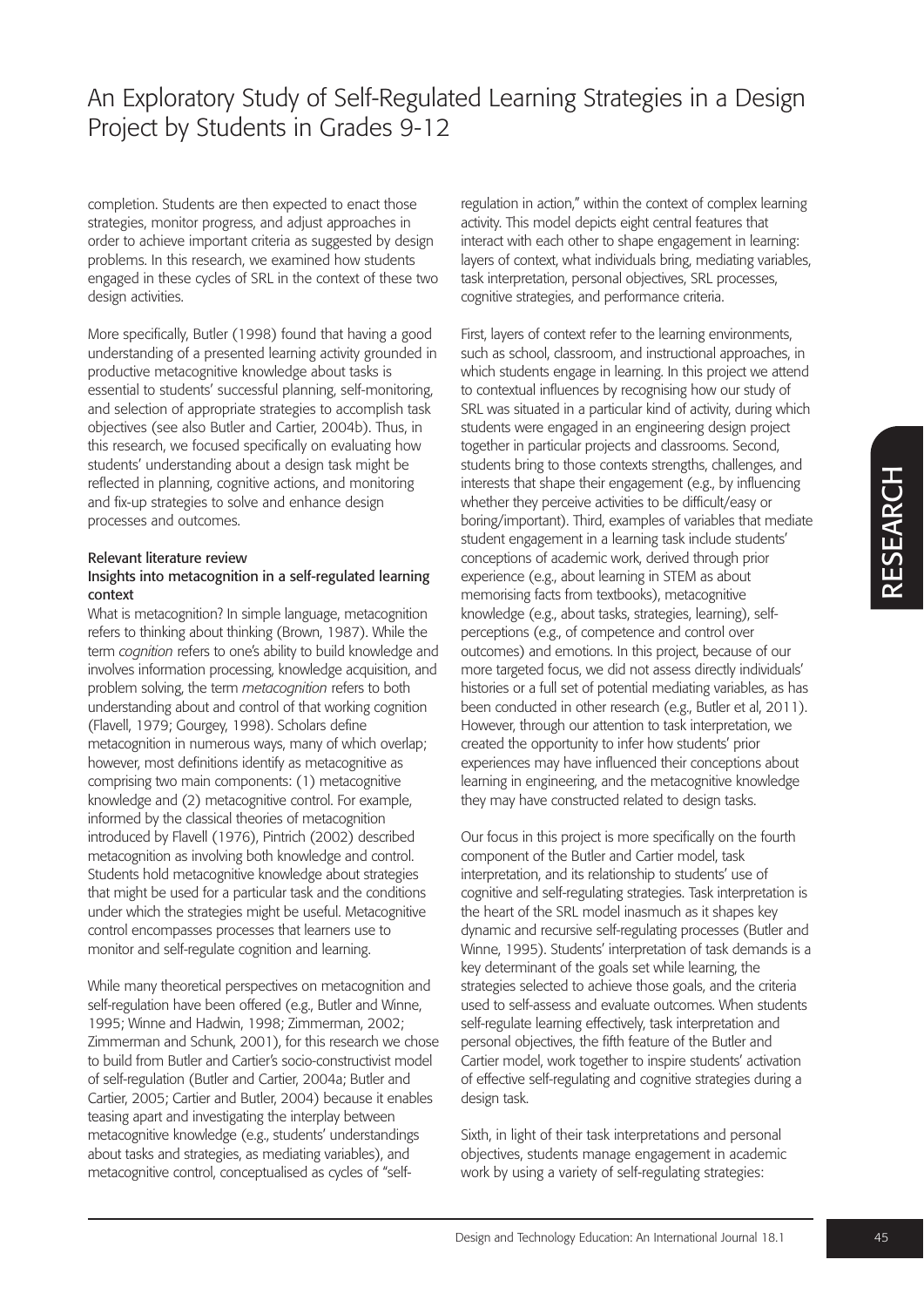planning, monitoring, evaluating, and adjusting approaches to learning. Ideally students plan how to use available resources, select strategies for task completion, selfmonitor progress, and adjust goals, plans, or strategies based upon self-perceptions of progress or feedback and performance. These strategies are iterative and dynamic endeavors.

A seventh feature of the Butler and Cartier model is that they situate students' use of cognitive strategies in the context of cycles of dynamic, iterative self-regulating activities. Students with good metacognitive skills and awareness use these processes to oversee their learning process (e.g., to plan and monitor ongoing cognitive activities). Finally, as part of that monitoring effort and, in an on-going way, students compare outcomes that emerge through their activity (process, cognitive) with internal or external standards (Flavell, 1979). Linked to task interpretation and personal goals, performance criteria are the standards against which students judge the progress they are making (see also Butler and Winne, 1995).

Zimmerman and Pons (1986) found that consistency in employing self-regulated learning strategies is highly correlated with student achievement. Schoenfeld (1983) argued that lack of success in problem-solving may result from the absence of assessments and strategic decisions. Thus, students with poor metacognition (knowledge and control) may benefit from training to improve metacognition and subsequent learning performance (Coutinho, 2008). When students engage in complex and ill-structured problem-solving (as in design tasks), these SRL features dynamically interact. Thus, in this study our goal was to document the dynamic interconnections between students' interpretation of design tasks, selfregulating and cognitive strategies, and criteria students associate with success.

Note that, while models of "self"-regulation focus on how individuals engage in iterative cycles of adaptive learning activity, many researchers also describe how self-regulation is mediated socially (e.g., Bandura, 2006; Vygotsky, 1978). Thus, when peers learn together, as is frequently the case within design projects, forms of co-regulation may emerge, where students shape and scaffold each other's engagement (e.g., see Hadwin and Järvelä, 2011; Volet, Summers, and Thurman, 2009). In this research, an important contextual influence was that students were engaged in design activities together.

#### Engineering design process

Design problems are among the most complex and ill-

structured tasks encountered in engineering practice (Jonassen, 2000; Reitman, 1965; Simon, 1973). For many years, researchers (Reitman, 1965; Simon, 1973) have characterised design problems as ill-structured because they have ambiguous specification of goals, no determined solution path, and require the integration of multiple knowledge domains. Goel and Pirolli (1989) articulated the characteristics of design problems, including many degrees of freedom in the problem statement, which consists only of goals and intentions, limited or delayed feedback from the world, artifacts as outputs that must function independently of the designer, and "answers that tend to be neither right nor wrong, only better or worse" (Jonassen, 2000: 80).

Solving an engineering design problem is a structured and staged process. In a model similar to those proposed by Christiaans (1992) and Cross (2000), Dym and Little (2009) contend that the design process consists of five phases: problem definition, conceptual design, preliminary design, detailed design, and design communication. These design phases are considered high-level overall views of design processes. They involve a sequence of actions or design strategies, which are self-contained cognitive approaches and relate to the current state of the design process.

In this study, we focused on the first two of Dym and Little's five design phases: *problem definition* and *conceptual design*. These two phases were selected because students' success in understanding the objectives of the project and how to conceptually solve a design problem has a significant impact on the remaining three design phases. Dym and Little (2009) divided these two phases into several sub-phases that we draw on in our analyses. The problem definition phase consists of four sub-phases: clarifying objectives, establishing metrics for objectives, identifying constraints, and revising a client's problem statement. In this study, students were working on an assigned task as part of the course requirement, with no option to change or revise the task. As a result, we attended only to the first three of these problem definition sub-phases. The second phase, conceptual design, involves six sub-phases: establishing functions, defining requirements, establishing means for functions, generating design alternatives, refining and applying metrics to design alternatives, and choosing a design solution.

Findings from previous studies suggested that metacognitive skills are essential in solving engineering design project because of the nature and complexity of the design processes (e.g., Lawanto, 2010; Lawanto and Johnson, 2012). The ways in which students use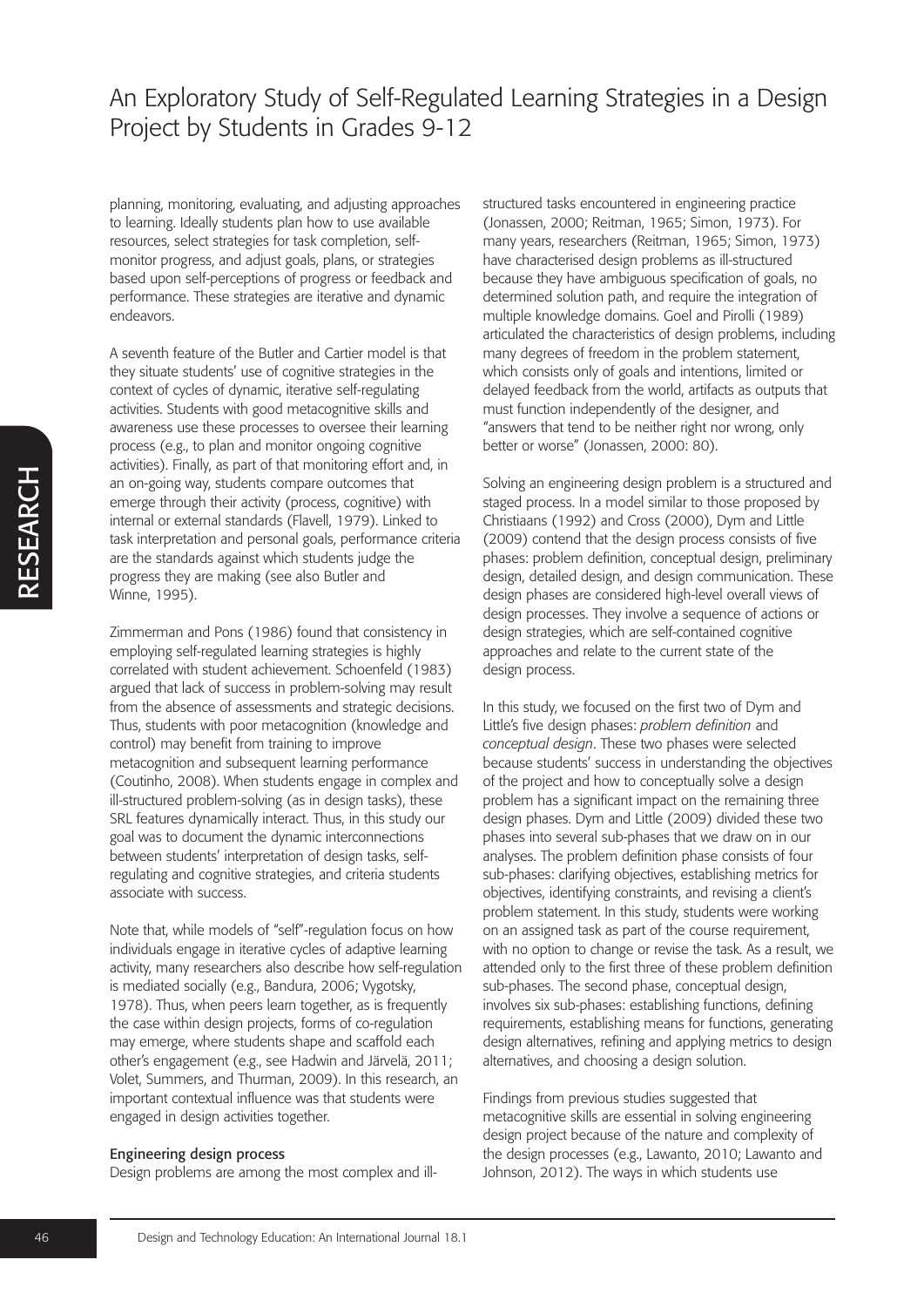strategies, observe what transpires, and search for alternative solutions are examples of how metacognition is applied during these phases of the design process.

#### The Study **Overview**

A central goal of this study was to describe the task interpretation of students engaged in a design activity and determine the extent to which they translated their understanding of the design task into planning and cognitive strategies. Two research questions guided this exploratory study: (1) To what degree was students' interpretation of the design task reflected in working plans and selected cognitive strategies across design process?; and (2) How did lower- and higher-design-performing students differ in interpreting tasks and deploying SRL strategies?

### Study participants

A purposeful sampling strategy (Creswell, 2003) was employed for this study. One school in Colorado was selected because of its comprehensive set of engineering/technology-related courses. All students enrolled in both Architectural and Robotics Designs classes were invited to participate. Twenty-nine students, age ranged between 15 and 18, participated in the study: seven students (five females and two males) were in the Architectural Design class and 22 students (three females and 19 males) were in the Robotics Design class.

### The context of the design tasks

Students enrolled in both design classes met four times a week, taught by the same teacher, and none of the students was enrolled in both classes. They were given a design task to work on as their final design project. They had three weeks to complete their project. Grades were assigned for their project and were counted towards each student's overall course grade. Students' grades used in this study reflected individual design performance. The requirements of the design projects were created by the teacher. A brief description of these two final projects is presented below.

### Robotic design

Students were required to work in a team of two or three to design and build a robot capable of operating under a tele-operated mode, inside a 122 cm x 244 cm table with 5 cm high walls populated with eight empty soda cans. The cans were painted and divided into two colours, red and blue. Four of the cans (two blue and two red) sat atop pedestals, 15 cm high, positioned in each corner. Students were then required to swap the positions of the cans. Cans sitting on the pedestals were lowered and replaced with a can which had been sitting on the table surface. Students were given two and a half minutes to complete as many exchanges as possible. Students were required to fully design their robots, including drive train and actuator, using SolidWorks™ before building and competing in four matches. Grading criteria took into account both group and individual performance, and were established based upon the SolidWorks™ model, robot performance, team participation, and design journal writings.

### Architectural design

Architectural design students designed and built a miniature of a new library to be built in a small town with a population of 25,000. As in the robotic design project, the architectural design students were required to undertake this task as their final design project. The library was to be built on a square corner lot measuring 150' x 150,' needed to include various facilities such as meeting rooms, performance space, a computer access area, an outside garden or reflection area with benches, a circulation desk, a staff office or break space, and



*Figure 1. Activity and design artifact example in robotics design class*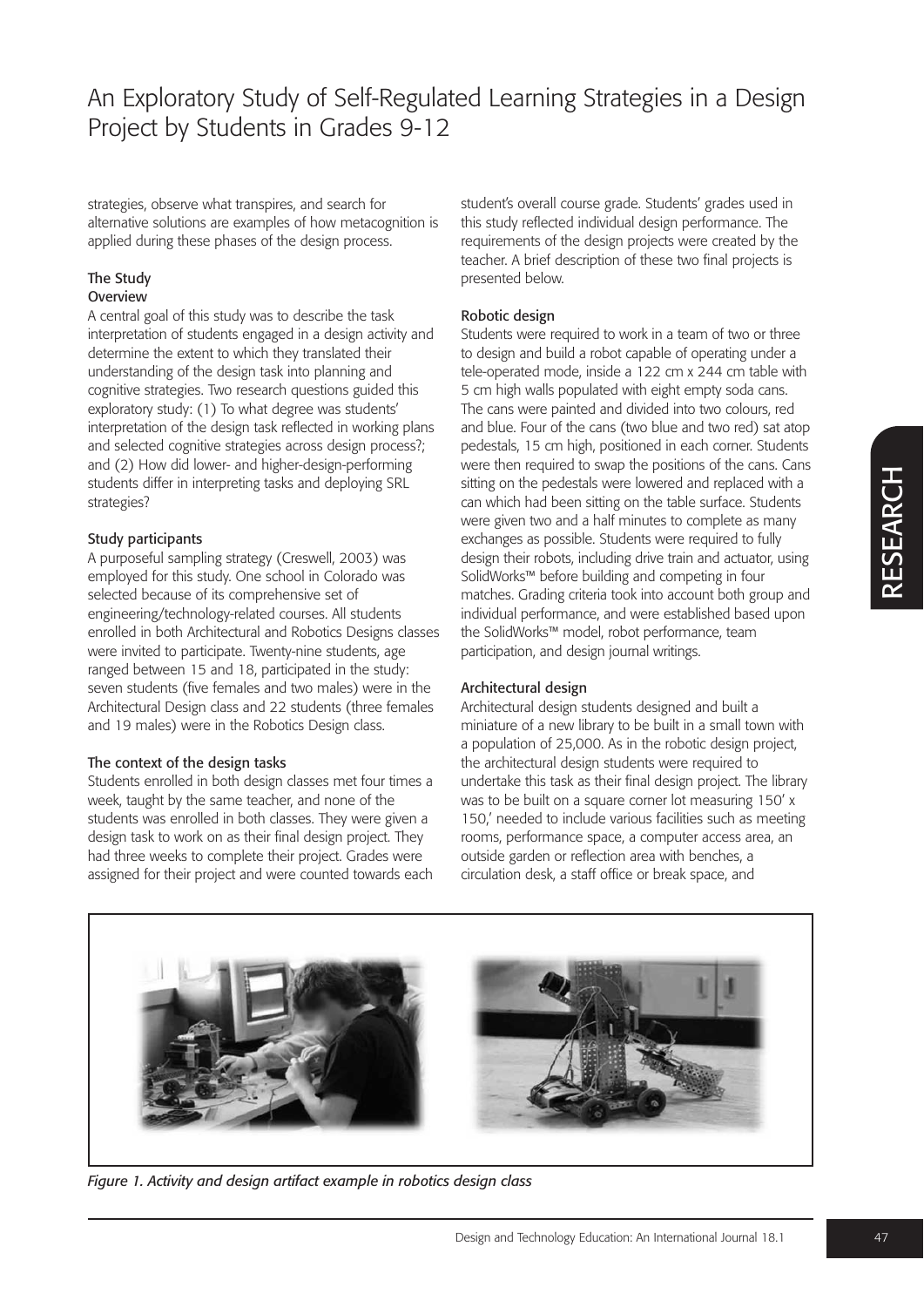

*Figure 2. Activity and design artifact example in architectural design class*

restrooms, and was required to be handicap accessible. Although the architecture challenge was individual, natural groupings of students formed and collaboration in terms of providing assistance to one another developed.

### Data collection and analysis

In this study, data were collected through two sources: a self-regulated survey for engineering design (EDQ) and a Web-based engineering design notebook (WEDN). The survey questionnaire was used to capture students' task interpretation, perceptions about their planning, cognitive, and self-regulating strategies, and information about criteria they applied in assessing their own performance. Data on task interpretation and use of planning, cognitive and self-regulating strategies were also collected through the WEDN. Here students were asked to report their activities on projects twice each week using a Moodlebased application. Data collected from the design notebook were instrumental in triangulating and complementing survey data.

Data from the survey were collected at early, middle, and final stages of the design project through an online survey tool, in direct reference to the design task assigned by the teacher. In the early stage, the survey assessed students' task interpretation and planning strategies. In the middle stage, the survey assessed their cognitive and monitoring/fix-up strategies. In the final stage, the survey assessed criteria student used in their judgment of design outcomes. The questionnaire was adapted from the Inquiry Learning Questionnaire, which had been validated in prior research (Butler and Cartier, 2004; Cartier and Butler, 2004; see also Nomme et al, 2012). Measurement scales of the survey ranged from 1 to 4  $(i.e., 1 = almost never, 2 = sometimes, 3 = often, and 4$ = *almost always*). The students completed the survey at those three different stages of the project in class and it was administered by the teacher (see table 1 for a sample of the survey items).

| <b>Features</b>            | Examples                                                                                                                                                  |
|----------------------------|-----------------------------------------------------------------------------------------------------------------------------------------------------------|
| Task Interpretation        | When I am asked to work on a design task like the one I am about to solve, I am being<br>asked to get a good overview of the design objectives.           |
| <b>Planning Strategies</b> | Before I begin to work on the design task, I list ways to identify design objectives.                                                                     |
| Cognitive Strategies       | When working on this kind of design task, I read the design description (or brief).                                                                       |
| Monitoring and Fix Up      | During my work on my design task, I look back at the design description (or brief).                                                                       |
| Criteria for Performance   | At the end of this design task, I know that I have done a good job when I evaluate<br>whether a good understanding of the design objectives was achieved. |

*Table 1. SRL features and examples in the context of defining the design project*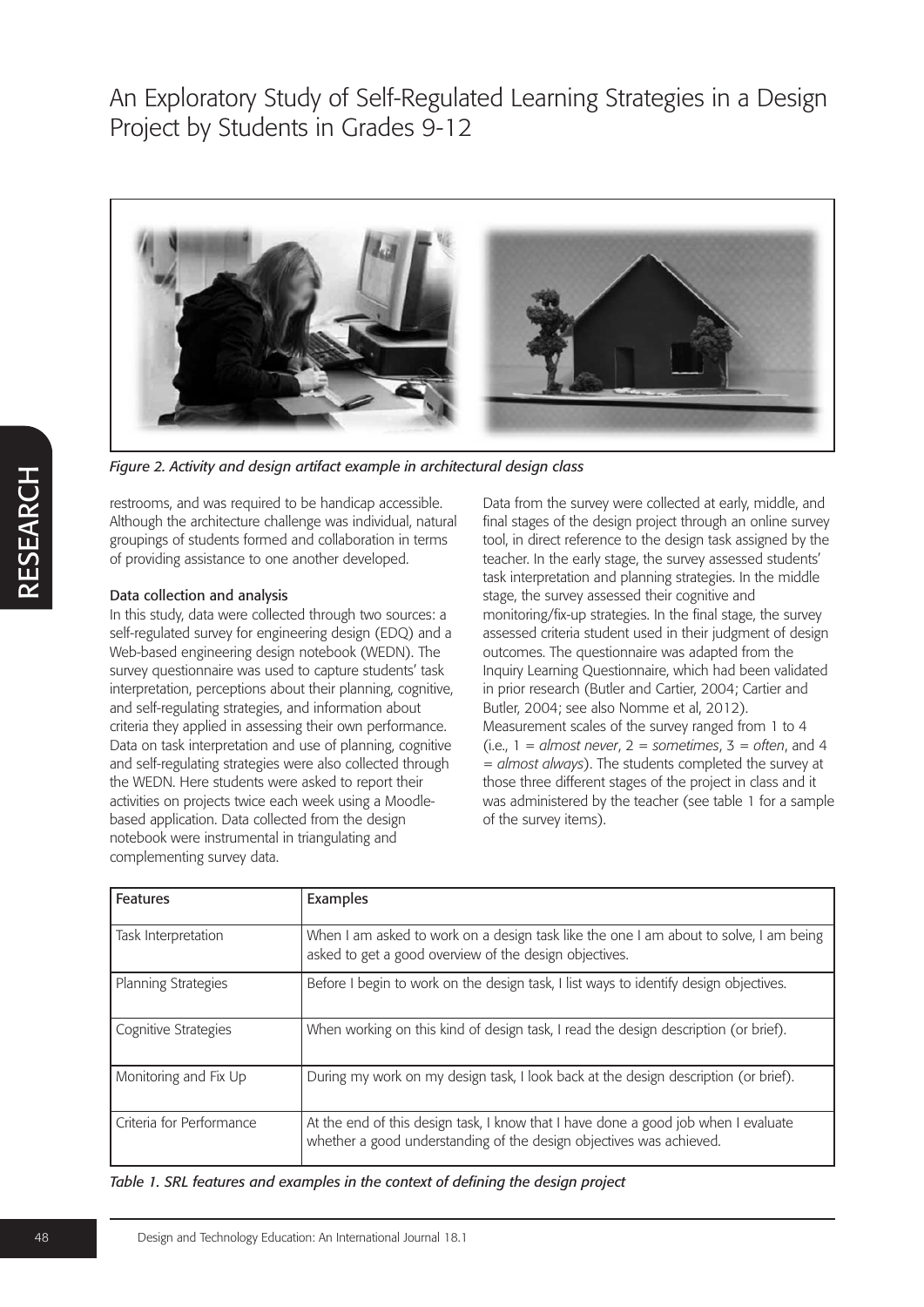| <b>Dimensions</b>    | # of items | Cronbach's Alpha |
|----------------------|------------|------------------|
| Task Interpretation  | 9          | .80              |
| Planning Strategies  | 9          | .77              |
| Monitoring & Fix Up  | 20         | .91              |
| Cognitive Strategies | 25         | .91              |
| Performance Criteria | 9          | .88              |

*Table 2. Internal reliability scores*

The EDQ was developed and pilot-tested in previous research (Lawanto, 2011, Lawanto et al, 2011) to capture the relationships among the main features of the SRL model for secondary and postsecondary students engaged in design project. An exploratory factor analysis was conducted to identify the internal reliability of EDQ constructs. Table 2 shows that dimensions targeted in this study had very high Cronbach's Alpha scores.

Before analysing data, collected surveys were first evaluated for irregularities. There were two suspiciously completed surveys that required us to further investigate the validity of the responses. As a result of those findings, we excluded the two surveys from our data pool and, therefore, ended up with 27 surveys to be analysed. The analysis process involved evaluating both quantitative and qualitative data. Quantitative data collected from the survey were analysed by first calculating the mean values of the SRL features and then comparing them across the two design phases and nine sub-phases. Due to the small sample size, non-parametric tests were conducted in this study. Second, relationships between SRL features across time were represented in graphical views so that student SRL profiles across the design process could be visually compared. Transitions across items were considered using an item mapping analysis that explored the relationship of items across SRL features.

Qualitative data collected from students' design journals were first categorised according to the SRL features and then coded using Dym and Little's (2009) conceptual model. This approach allowed us to identify how SRL features were identified within design phases and subphases. Two research assistants segmented and coded the quality and SRL features reflected in students' journal entries to ensure consistency of segmenting and coding. Inter-rater reliability was at acceptable levels (98% agreement), and any disagreements between raters were reconciled before calculating final frequencies.

### Findings

Research Question 1: To what degree was students' interpretation of the design task reflected in working plans and SRL strategies use across the design process? To address this question, we first focused attention on the design process as a whole. Across time, while engaged in their respective design tasks, students reported on their engagement in SRL, from interpreting tasks *(TI)*, to use of planning *(PS)*, cognitive *(CS)* and monitoring/fix-up *(MFS)* strategies, to applying criteria to evaluate their final performance *(CR)*. Our initial analyses considered the relationships between overall mean scores among these different features of self-regulation and cognition.

From the survey, the findings suggest that, on average, students scored higher on task interpretation than on their use of strategies. Students were aware of the need to identify what they needed to do (*M*=3.13, *SD*=.44). But they were less likely to report using strategies for planning (*M*=2.76, *SD*=.61), completing design tasks (*M*=2.72, *SD*=.34) or monitoring progress and repairing problems (*M*=2.84, *SD*=.42). A series of Wilcoxon tests was conducted to evaluate whether these gaps between SRL features were significant. The results indicated significant differences between task interpretation and planning strategies (*Z*=-2.91, *p* < .01), task interpretation and monitoring/fix-up strategies (*Z*=-2.395, *p* < .05), and cognitive and monitoring/fix-up strategies (*Z*=-2.223, *p* < .05). This finding was consonant with the reports of selfregulation evident in student notebooks. Here qualitative coding revealed many more entries focused on taskinterpretation (100 segments), than on considering or using planning (63 segments), cognitive (56 segments), or monitoring/fix-up (72 segments) strategies. Note that, as will be described in more detail below, on the survey, students' relatively high sensitivity to task interpretation was also reflected in relatively high scores on performance criteria, which indicated what they considered to be a good design performance.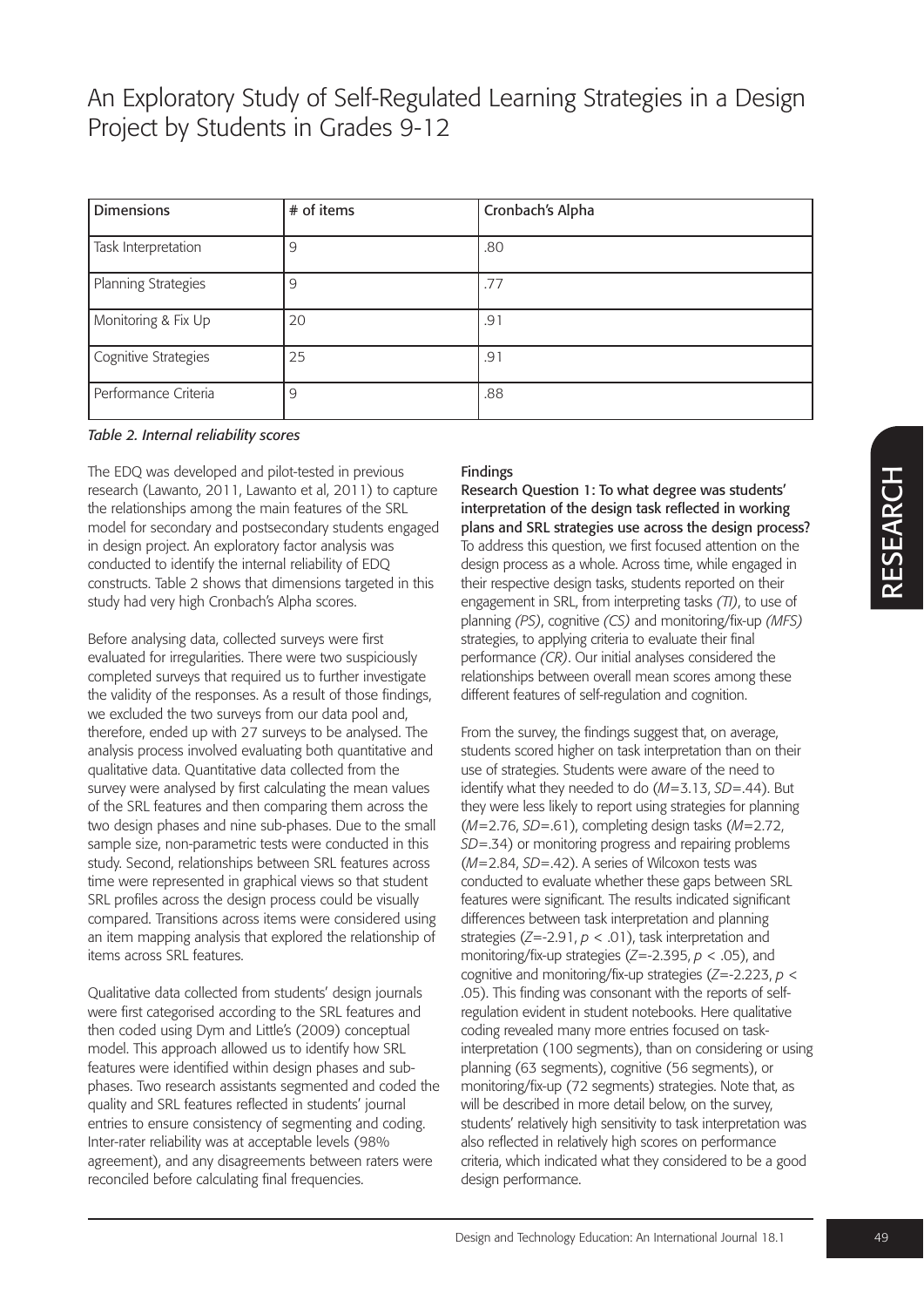#### Problem Definition (pdf)

In a more detailed set of analyses, we analysed data to track how SRL unfolded across the problem definition and conceptual design phases separately. A detailed report of SRL mean scores within each phase, and associated subphases, is provided in figure 3. To aid in analysis, we interpreted scores on any SRL feature as *low-to-moderate* if they fell between 1.00 and 2.75 on the four-point scale, and as *moderate-to-high* if they fell between 2.76 and 4.00.

Findings here suggest that, across sub-phases of Problem Definition, students had *moderate-to-high* awareness of design issues required to understand the task *(TI)*. Although students had lower scores on performance criteria *(CR)* than *TI* in all three sub-phases of the problem definition phase, they nonetheless showed *moderate-tohigh* awareness on *CR*. In particular, students indicated that getting a good grasp of the design objectives constituted an important criterion in judging design success (*M*=3.04, *SD*=.65).

However, students' awareness of task requirements (reflected in *TI* and *CR*) was not well reflected in planning strategies. For example, despite the students' *moderate-* *to-high* awareness of the need to get a good overview of design objectives (*M*=3.26, *SD*=.71), they did not as frequently report using planning strategies focused on identifying what those design objectives were (*M*=2.37, *SD*=.74). Results of Wilcoxon tests for Problem Definition indicated a significant difference between task interpretation and planning strategies on design objectives (*Z*=-3.624, *p* < .01). Although not statistically reliable, similar trends were observed for the other two sub-phases in problem definition. Specifically, while students showed a *moderate-to-high* awareness of considerations in interpreting the task in relation to design metrics and constraints (*M*=3.11 and *M*=2.96, respectively), their reported engagement in planning strategies in those subphases were at a *low-to-moderate* level (*M*=2.74 and *M*=2.70, respectively). These findings suggest that supporting students to be aware of and engage in planning to identify design objectives, measures, and constraints could help them to achieve a better, more holistic understanding of a design task.

When considering how students approached clarifying design objectives, differences were also observed between levels of planning reported (*M*=2.37, *SD*=.74)



*Features of SRL: TI:* Task Interpretation; *PS:* Planning Strategies; *CS:* Cognitive Strategies; *MFS:* Monitoring/Fix-Up Strategies; *CR:* Criteria for Performance

*Design Phases and Sub-Phases:* (1) Problem Definition: dob: clarifying design objectives; *dme:* establishing design metrics; dcon: identifying design constraints; (2) Conceptual Design: dfunc: Establishing design functions; *dreq:* Establishing design requirements; *dmea:* Establishing design means; dalt: Generating design alternatives; **dmr:** Refining design metrics; dsel: Choosing design solutions.

*Figure 3. Comparison of SRL features mean values across design sub-phases for all students*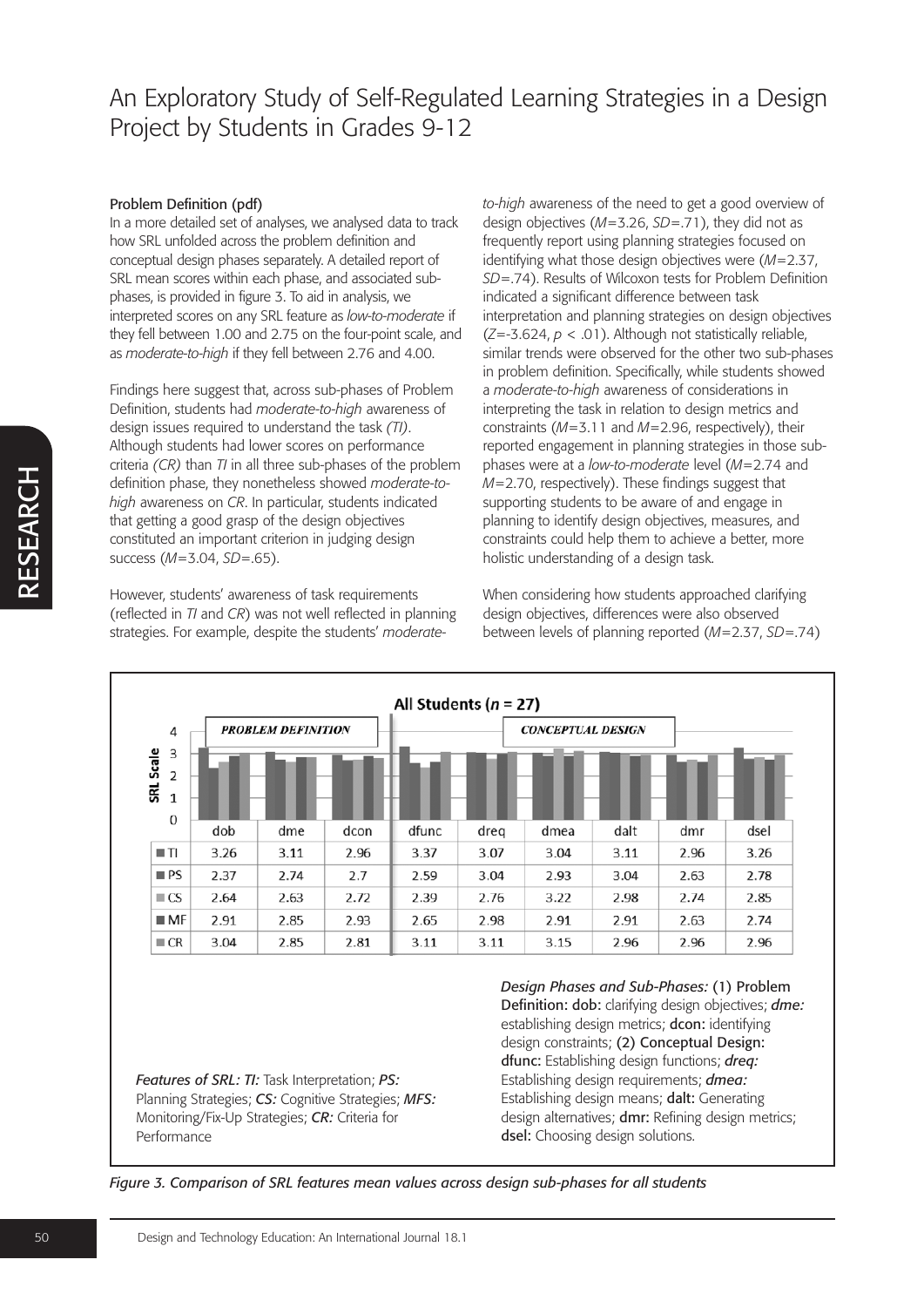and reported use of cognitive and monitoring/fix-up strategies (*M*=2.64, *SD*=.56 and *M*=2.91, *SD*=.55, respectively). While there were significant differences between planning strategies and cognitive strategies (*Z*=-2.559, *p* < .05) and between planning and monitoring strategies (*Z*=-2.348, *p* < .05), no significant difference was found between cognitive strategies and monitoring/fix-up strategies and between task interpretation and performance criteria.

#### Conceptual Design (cd)

As we observed during Problem Definition, in the Conceptual Design phase students also exhibited *moderate-to-high* awareness related to task interpretation (with *TI* means ranging from 2.96 to 3.37 across subphases) (see figure 3). In general, students also showed *moderate-to-high* awareness of important criteria for judging performance (with *CR* means ranging from 2.96 to 3.11), a finding aligned with the students' high *TI*.

In this phase, students also reported *moderate-to-high* levels of planning when establishing design requirements (*M*=3.04, *SD*=.81) and means (*M*=2.93, *SD*=.83), generating alternatives (*M*=3.04, *SD*=.81), and choosing design solutions (*M*=2.78, *SD*=.97). That said, as during Problem Definition, we still observed important gaps between students' task interpretation and planning. First, while students exhibited moderate-to-high awareness of the importance of interpreting tasks to establish design functions (*M*=3.37, *SD*=.69), they less frequently reported use of good planning strategies to elaborate understanding of design goals (*M*=2.59, *SD*=.75). Results of Wilcoxon tests for Conceptual Design indicated a significant difference between task interpretation and planning strategies on design functions (*Z*=-3.377, *p* < .01). For example, students were well aware of the need to understand the action or function for which their design must perform, but failed to recognise the need to identify the input and output components needed to be incorporated into the design. Second, students' scores suggested *moderate-to-high* awareness of the need to narrow down and apply a refined set of measures that contribute to good design performance (*M*=2.96, *SD*=.71), but they appeared to be less aware of the benefit of planning to achieve that goal (*M*=2.63, *SD*=.84), as illustrated by their predilection to identify the measures before establishing a refined standard measurement. While this trend was suggestive, no significant difference was found between task interpretation and planning strategies on design metrics refinement.

As for the other SRL features, we observed a range in students' reported use of cognitive strategies associated with Conceptual Design, from a low when identifying design functions (*M*=2.39, *SD*=.59) to a high when establishing design means (*M*=3.22, *SD*=.80). These findings suggest that students failed to recognise important cognitive strategies applicable in certain subphases. Further, we observed a more consistent lower reporting of engagement in monitoring and fix-up strategies across most sub-phases, particularly in comparison to scores on task interpretation. For example, compared to a task interpretation mean of 3.37, when establishing design functions students' reported use of monitoring and fix-up strategies was much lower (e.g., *M*=2.65, *SD*=.62). Similar gaps between monitoring/fixup strategies and task interpretation were found in design selection (i.e., *M*=2.74, *SD*=.61; *M*=3.26, *SD*=.81, respectively). Results of Wilcoxon tests indicated significant differences between task interpretation and monitoring/fixup strategies on design functions (*Z*=-3.108, p < .01) and on design selection  $(Z=-2.458, p < .05)$ .

### Research question 2: How do low- and high-designperforming students differ in interpreting and deploying SRL strategies?

Project grades for students were reported by their teacher, and were used to cluster students into groups of relatively lower and higher performers. Note that, while project grades did take into account a group's achievement, they also reflected individual differences (e.g., as reflected in students' accounts in design notebooks). Overall the mean grade across all participating students was 91.07% (*SD*=4.62), which was relatively high. However, we were able to identify relatively higher-performing students as those whose scores were at least 3/4 of an SD above this mean (scores *≥* 94.5; *n* = 12), and relatively lowerperforming students as those whose scores were at least ¾ of an SD below the mean (scores *≤* 87.6; *n* = 7). By employing .75 SD, we could meaningfully differentiate the level of design performance and also have enough sample size for the two groups.

To address the research question, we first calculated and compared mean scores and significance differences of SRL strategies between higher- and lower-performing students. Table 3 reports our findings from the survey comparing mean scores across the entire design project for the two groups of students. What can be observed here is that overall mean scores were essentially equivalent across groups for task interpretation and reported use of cognitive and monitoring-fix up strategies. While not statistically reliable, a surprising trend was observed from the lower-performing students who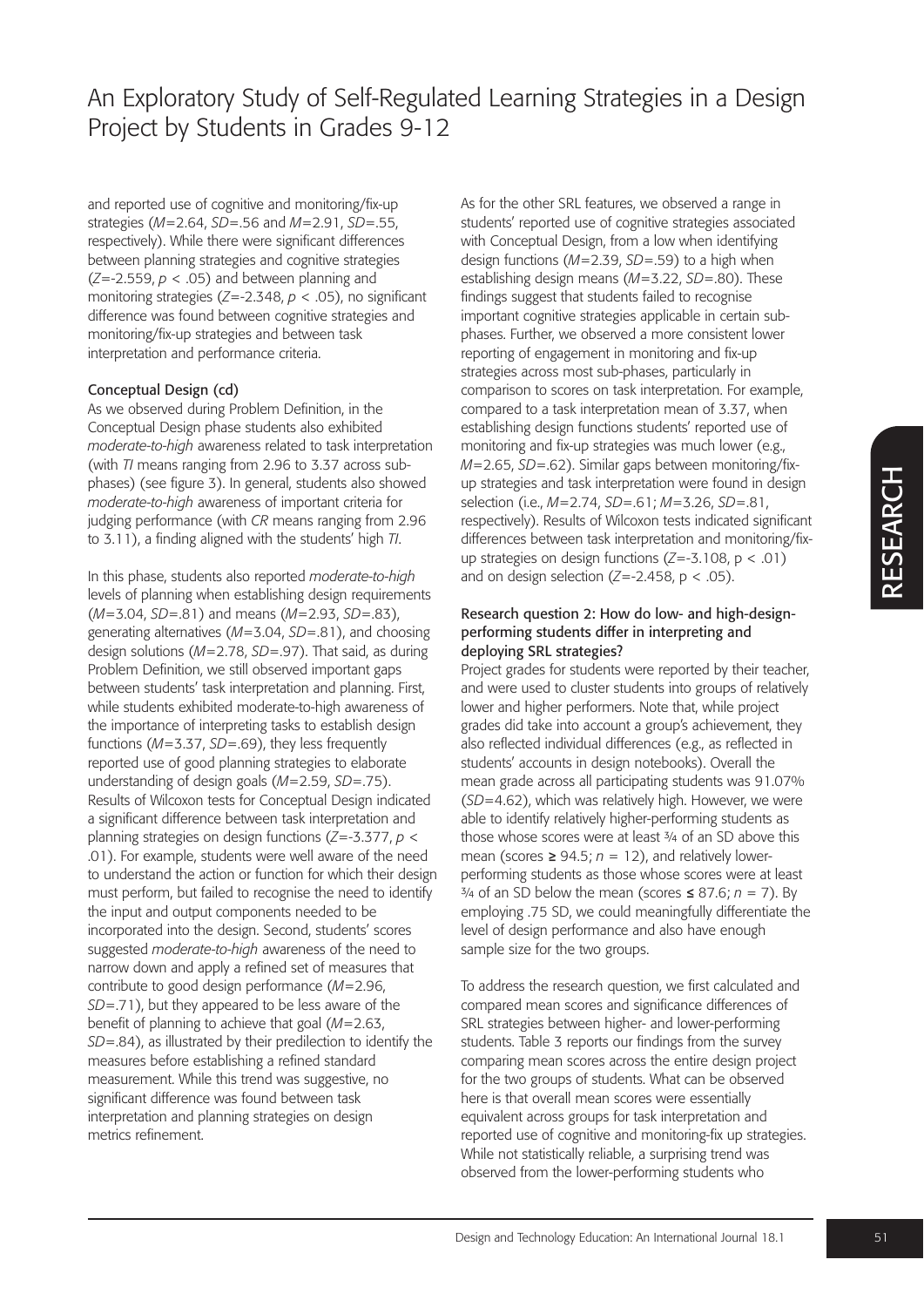| <b>SRL Feature</b>           | Higher-performing students<br>M(SD) | Lower-performing students<br>M(SD) |
|------------------------------|-------------------------------------|------------------------------------|
| Task interpretation          | 3.10(0.44)                          | 3.03(.52)                          |
| Planning Strategies          | 2.56(.61)                           | 2.81(.48)                          |
| Cognitive Strategies         | 2.80(.34)                           | 2.71(.24)                          |
| Monitoring/Fix-up Strategies | 2.96(.42)                           | 2.93(0.14)                         |
| Criteria for Performance     | 2.96(0.39)                          | 3.14(.44)                          |

*Table 3. Comparison of SRL scores for higher- and lower-performing students (N=19)*

reported greater use of planning strategies. Although there was no significant SRL difference found between both groups of students at the design phase level, Mann-Whitney tests revealed significant differences in design sub-phases across SRL strategies using one-tailed *p*-values (*p* < .05). Specifically, we found that higher performing students scored significantly higher than their lowerperforming peer on selecting strategies to establish design means and monitoring/fix-up strategies to generate design alternatives. We also found lower-performing students scored significantly higher on planning their design metrics refinement than their high-performing peers. Tentative interpretation of this result suggests that, while lowerperforming students may have been more active in planning, they were not more likely to translate those plans into action.

While differences between higher- and lower-performing students were not as pronounced in the survey findings, analysis of notebook writings did reveal important differences across the two groups. First, on average, higher-performing students mentioned SRL-related features more often in notebooks than did their lowerperforming peers (i.e., 15 vs. 11 total segments per student, respectively). We found from Chi-square test conducted that the difference of the total number of segments per student between both groups was significant ( $\chi^2$  = 4.154, df = 1, p = .02). Second, higherperforming students conveyed more detailed and specific descriptions of task requirements and strategies enacted than did their relatively-lower performing peers. Table 4 shows the distribution of segment quality between higherand lower-performing students found from their design notebooks. Again, Chi-square tests indicated that the differences between both groups in terms of the detailed and specific journal entries are significant ( $\gamma^2$  = 7.686, df  $= 1. p = .006$ ) and the less detailed and less specific entries are also significant ( $\chi^2$  = 8.000, df = 1, p = .005).

For example, while both groups may have been relatively well aware of the importance of task interpretation according to survey results, the qualitative results from the notebooks show that higher-performing students described their understanding of the tasks in greater detail than did lower-performers. Consider, for example, the four excerpts below that were drawn from the writing samples on task interpretation of higher- and lower-performing students, a pair each for robotic and architectural design contexts:

The library also needs to have meeting rooms, performance space, computer access area, outside area, and office rooms. It must fit in a square corner lots that is 150ft x 125ft and be set back 6ft from the property line. *(Higher-performing Architectural student)*

I understand that I have to build a library for a small town of 25,000 thousand. *(Lower-performing Architectural student)*

| Groups<br>Quality of journal report segment | Higher-performing students<br>$(\Sigma$ segments/student) | Lower-performing students<br>$(\Sigma$ segments/student) |
|---------------------------------------------|-----------------------------------------------------------|----------------------------------------------------------|
| Detailed and specific                       | $115/12 = 9.58(65\%)$                                     | $28/7 = 4.86(37\%)$                                      |
| Less detailed and specific                  | $61/12 = 5.08(35\%)$                                      | $48/7 = 6.86(63\%)$                                      |

#### *Table 4. Comparison of journal report quality across groups*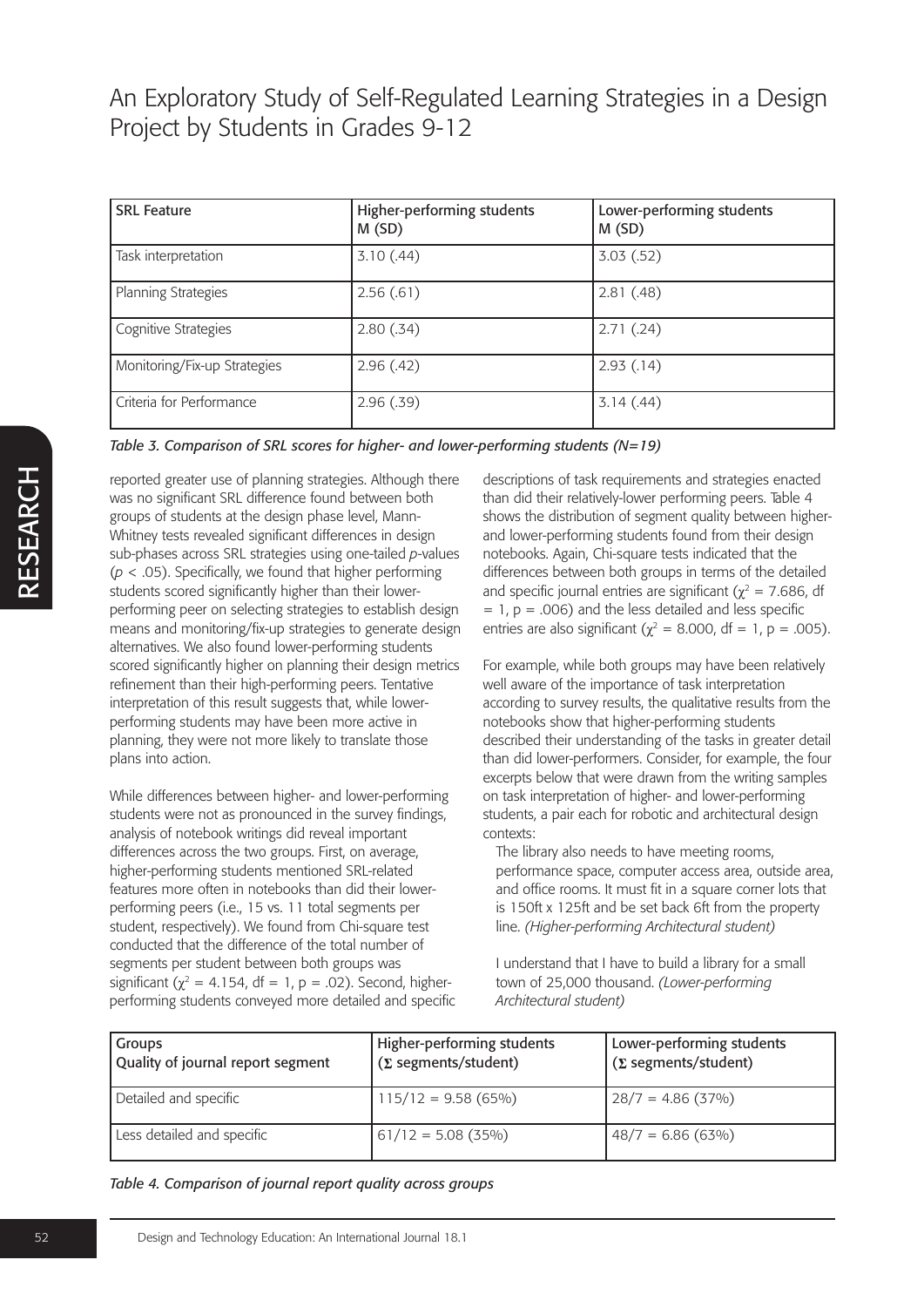We will be designing robots that can knock off cans from a pedestal, standing up right, and put cans from the table on top of the pedestal. *(Higher-performing Robotic student)*

That we have to pick up cups or knock them off a table, and gain points for doing it. *(Lower-performing Robotic student)*

Thus, although both higher- and lower-performing students identified the design requirements for their projects, it was clear from the above-referenced excerpts that the higher performers were more thorough in identifying and describing essential design specifications for their projects than were the low performers.

Similarly, while overall survey mean scores may have been similar for monitoring and fix-up strategies across the two groups, important differences in the quality of strategy use were revealed in the analysis of notebook entries, as noted in the following excerpts:

I mapped out exactly where I want everything to go, now I need to think about what they dimensions are going to look like. It is going to be some though work, but I know I can do it. I think I need to improve on making the window dimensions more accurate. *(Higherperforming Architectural student)*

I am struggling with find the right measurement for each of the rooms. *(Lower-performing Architectural student)*

Today we finalised the elevator for our robot and we figured out a way to put the string on the robot, but our claw design is pretty flawed and is very flimsy. *(Higherperforming Robotic student)*

Got farther on the design and built of the robot. *(Lowerperforming Robotics student)*

But, while we found group differences in the quality of self-regulation between lower- and higher-achieving students, as described above, survey data revealed similar gaps between task interpretation and reported use of strategies for both groups of students. Inspection of means suggested that higher achievers were relatively high on task interpretation, compared to lower scores for planning, cognitive and monitoring/fix-up strategies (see table 3); however, significant differences (*p* <.05) were found only between task interpretation and planning and task interpretation and cognitive strategies. A similar trend was apparent for lower-achieving students, where task interpretation was significantly higher than were reports of planning and use of cognitive strategies (*p* <.05).

Similarly, notebook data showed that, consistent with earlier analyses, both higher- and lower-performing students focused more on task interpretation than they did on describing and implementing strategies. Higherperformers described task-interpretation-related issues more often (62 segments) than they described issues related to planning (28 segments), cognitive (46 segments), or monitoring and fix-up (40 segments) strategies. Similarly, low-performing students' focus on task interpretation (23 segments) outstripped their mentioning planning (18 segments), cognitive (16 segments), or monitoring/fix-up-related issues (16 segments).

#### Conclusions and discussion Conclusions

Our goals in conducting this exploratory study were to develop a methodological framework for evaluating students' SRL in an engineering design activity and to identify patterns of students' SRL while solving a design problem. From the findings, we can conclude that the grade 9-12 students in this study placed more attention on understanding of task requirements than developing proper plans, selecting strategic actions to implement the plans, and monitoring activity in order to solve the design task. Gaps between students' interpreting task demands and selecting strategies for task completion and monitoring/self-adjusting approaches were apparent for both higher- and lower-achieving students at this level. The relatively high scores on students' understandings of tasks were also paralleled in their high scores on performance criteria.

Even for this high-performing sample of students, important differences in self-regulation were observed between relatively higher- and lower-achieving students. When looking across the two design phases studied (problem definition; conceptual design), overall mean comparisons on the EDQ revealed no statistically reliable group differences. However, some important differences were observed at the sub-phase level. For example, lowerperforming students scored significantly higher on planning their design metrics refinement than did their high-performing peers. In contrast, higher performing students scored significantly higher than did lowerperforming peers on selecting strategies to establish design means and monitoring and fix-up strategies to generate design alternatives. These findings combined to suggest that, even when lower-performing students may have been more active in planning, they were less likely than were high-achieving peers to translate those plans into action. Further, striking group differences across all SRL-features were revealed in notebook writings. Students who received the highest grades in their Engineering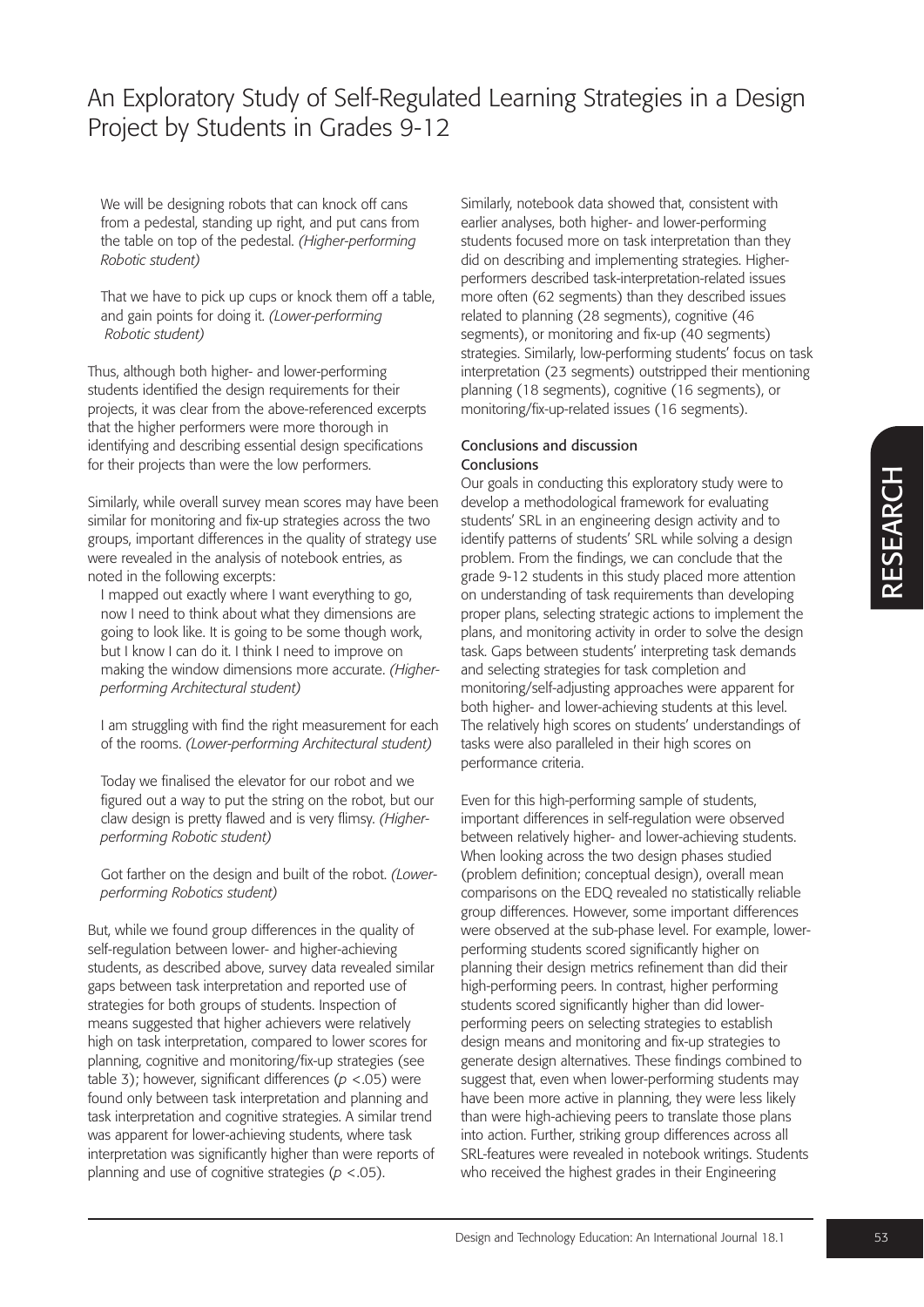design courses also provided greater depth and specificity in their descriptions of task requirements and strategies used to achieve them.

#### Discussion

The first general principle for K-12 engineering education set by the Committee on K-12 Engineering Education is to emphasise engineering design in K-12 engineering education (Katehi et al, 2009). Despite a strong push to emphasise design in K-12 engineering education, research has found students, particularly in grades 9-12, to be less skillful in deploying good metacognitive skills in learning (Joseph, 2010; Lawanto, 2011, 2012; Mateos et al, 2008). Gaps between understanding task requirements and developing proper plans, selecting strategic actions to implement the plans, and monitoring design activity may hinder students in solving design problems more systematically. Thus, our findings here suggest that teachers should devote increased time to in-depth discussion of the design process and SRL strategies that may be critical to solving tasks in each phase throughout that design process. For example, teachers may allocate more time to support the students in transforming their understanding of the tasks into proper planning strategies. Also, encouraging students to discuss with their teammates about their understanding of what they are being asked to do in the design project may help them refine their interpretation of the tasks being asked of them. Teachers may offer their help in this process by encouraging the students to review their understanding of the task and to continually ask for help and clarification.

Differences between higher- and lower-performing students in their task interpretation and strategy use might be triggered by other issues such as emotions, task value, and creativity. Students with positive emotions while engaged in design task can persistently execute their strategies to achieve their goals (Pekrun et al, 2011). Similarly, students who express positive task value may perform better than those who see the activity as an unimportant, irrelevant, or uninteresting (Bong, 2001). Furthermore, creativity, which is considered as an essential factor for generating ideas (Barak, 2007), may also be able to explain why higher-performing students are less likely to report their planning strategies, but often execute relevant cognitive strategies well. Since creative students may dynamically change their design strategies, they may feel that is not too essential to report their planning strategies. In essence, some planning strategies become tacit knowledge (Polanyi, 1962). In contrast, students who are less creative may exhibit the ability to explicitly report their plans required to achieve their goals.

Since many of our findings were suggestive and this study was exploratory in nature, interpretation of the data should be done with caution and future work in this area is highly recommended. Three directions are proposed for the improvement of future work. First, studies with larger sample sizes are essential so that the generalisability of the findings can be determined. A larger sample size would add statistical power in evaluating differences between SRL features and across groups of students. Sampling from multiple schools, with learners at a larger range of achievement levels, may also assist in understanding individual differences in SRL as they unfold within a diversity of contexts. Second, future research should investigate connections between how engineering design activities are introduced and supported at Grade 9-12 levels and how students think about and engage in design processes. Having a better understanding of these connections may further help us in targeting how to shape classroom practices that enable self-regulation for secondary school students. Third, the second and third SRL features of Butler and Cartier's model (i.e., what individuals bring into context and mediating variables) should be included in our future works. Although the data analysis may become more complex, creativity, emotions, and task value may open doors to a better understanding of why students tend to have lower planning strategies when measured against their understanding of the design task and how higher- and lower-preforming students differ.

#### References

Bandura, Albert (2006), 'Toward a psychology of human agency'. *Perspectives on Psychological Science,* 1, 2, 164- 180.

Barak, Moshe. (2007). 'Problem-solving in technological context: The role of strategies, schemes and heuristics'. In D. Barlex (Ed.), *Design and technology for the next generation* (pp. 154–160). Whitchurch, UK: Cliffeco Communications.

Bong, Mimi (2001), Role of self-efficacy and task-value in predicting college students' course performance and future enrolment intentions. *Contemporary Educational Psychology*, 26, 553-570.

Brown, Ann (1987), 'Metacognition, executive control, self-regulation, and other more mysterious mechanisms'. In F. Weinert and R. Kluwe (eds), *Metacognition, motivation, and understanding*, Hillsdale, NJ: Erlbaum, 65-116.

Butler, Deborah (1995), 'Promoting strategic learning by postsecondary students with learning disabilities'. *Journal of Learning Disabilities*, 28, 3, 170-190.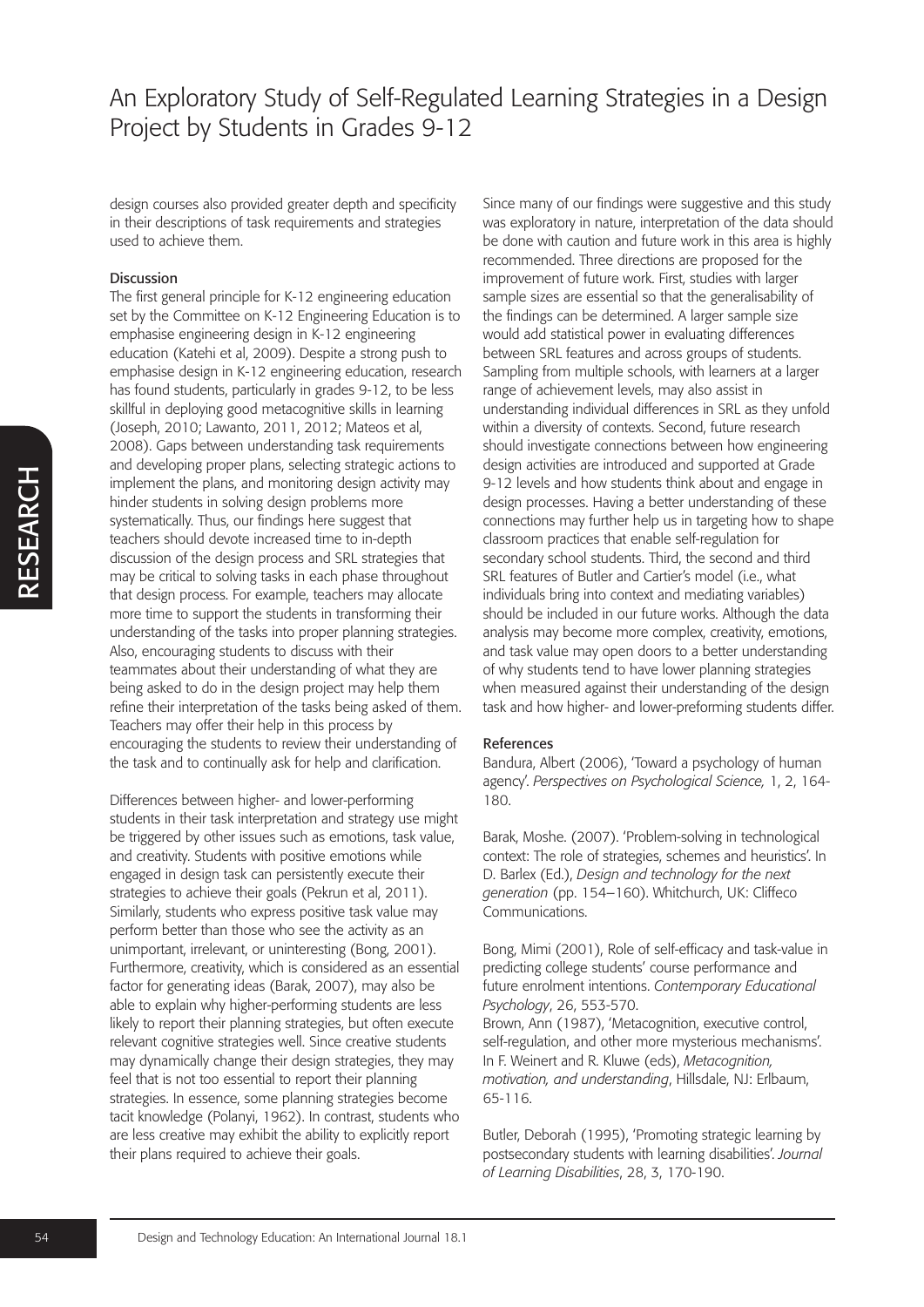Butler, Deborah (1998), 'The strategic content learning approach to promoting self-regulated learning: a report of three studies'. *Journal of Educational Psychology*, 90, 4, 682-697.

Butler, Deborah and Cartier, Sylvie (2004a, May), 'Learning in varying activities: an explanatory framework and a new evaluation tool founded on a model of self-regulated learning', paper presented at the annual conference of the Canadian Society for the Study of Education, Toronto, ON.

Butler, Deborah and Cartier, Sylvie (2004b), 'Promoting students' active and productive interpretation of academic work: a key to successful teaching and learning'. *Teachers College Record*, 106, 1729-1758.

Butler, Deborah and Cartier, Sylvie (2005, April), 'Multiple complementary methods for understanding self-regulated learning as situated in context,' paper presented at the annual meetings of the American Educational Research Association, Montreal, QC.

Butler, Deborah, Cartier, Sylvie, Schnellert, Leyton, Gagnon, France, and Giammarino, Matt. (2011), 'Secondary students' self-regulated engagement in reading: researching self-regulation as situated in context'. *Psychological Test and Assessment Modeling*, 53, 1, 73- 105.

Butler, Deborah and Winne, P. (1995), 'Feedback and selfregulated learning: a theoretical synthesis'. *Review of Educational Research*, 65, 3, 245-281.

Cartier, Sylvie and Butler, Deborah (2004, May), 'Elaboration and validation of the questionnaires and plan for analysis', paper presented at the annual conference of the Canadian Society for the Study of Education, Toronto, ON.

Christiaans, Henri (1992), 'Creativity in design: the role of domain knowledge in designing' (Doctoral dissertation). Available online at

http://repository.tudelft.nl/assets/uuid:cb556def-8fe0- 497d-88ba-0f8a5a7b572f/ide\_christiaans\_19921114.PDF Christiaans, Henri and Venselaar, Kees (2005), 'Creativity in design engineering and the role of knowledge: modeling the expert'. *International Journal of Technology and Design Education*, 15, 217–236.

Coutinho, Savia (2008), 'Self-efficacy, metacognition, and performance'. *North American Journal of Psychology*, 10, 1, 165-172.

Creswell, John (2003), *Research design: quantitative, qualitative, and mixed methods approaches* (2nd ed.), Sage, Thousand Oaks, CA.

Cross, Nigel (2000), *Engineering design methods: strategies for product design* (3rd ed.), John Wiley & Sons, Chichester, UK.

De Corte, Erik, Mason, Lucia, Depaepe, Fien, and Verschaffel, Lieven (2011), 'Self-regulation of mathematical knowledge and skills'. In B. Zimmerman and D. Schunk (eds), *Handbook of self-regulation of learning and performance*, Routledge, New York, NY, 155-172.

Dym, Clive and Little, Patrick (2009). *Engineering design: a project based approach* (3rd ed.), John Wiley & Sons, New York, NY.

Eder, Ernst (1993). 'A European outlook on engineering design in education'. *Journal of Engineering Education*, 82, 2, 118-122.

Flavell, John (1976), 'Metacognitive aspects of problem solving'. In L. Resnick (ed), *The nature of intelligence*, Erlbaum, Hillsdale, NJ, 231-236.

Flavell, John (1979). 'Metacognition and cognitive monitoring: a new area of cognitive developmental inquiry'. *American Psychology*, 34, 907-911.

Göl, Özdemir, Nafalski, Andrew, Nedic, Zorica, and McDermott, Kevin. (2004). Engineering awareness raising through high school mentoring'. *Global Journal of Engineering Education*, 8, 2, 139-146.

Goel, Vinod and Pirolli Peter (1989), 'Motivating the notion of generic design within information-processing theory: the design problem space'. *AI Magazine*, 10, 19-36.

Gourgey, Annette (1998), 'Metacognition in basic skills instruction'. *Instructional Science*, 26 (1-2), 81-96.

Hadwin, Allyson and Järvelä, Sanna (2011), 'Introduction to a special issue on social aspects of self-regulated learning: where social and self meet in the strategic regulation of learning'. *Teachers College Record*, 113, 2, 235-239.

Jonassen, David (2000), 'Toward a design theory of problem solving'. *Educational Technology Research and Development*, 48, 4, 63-85.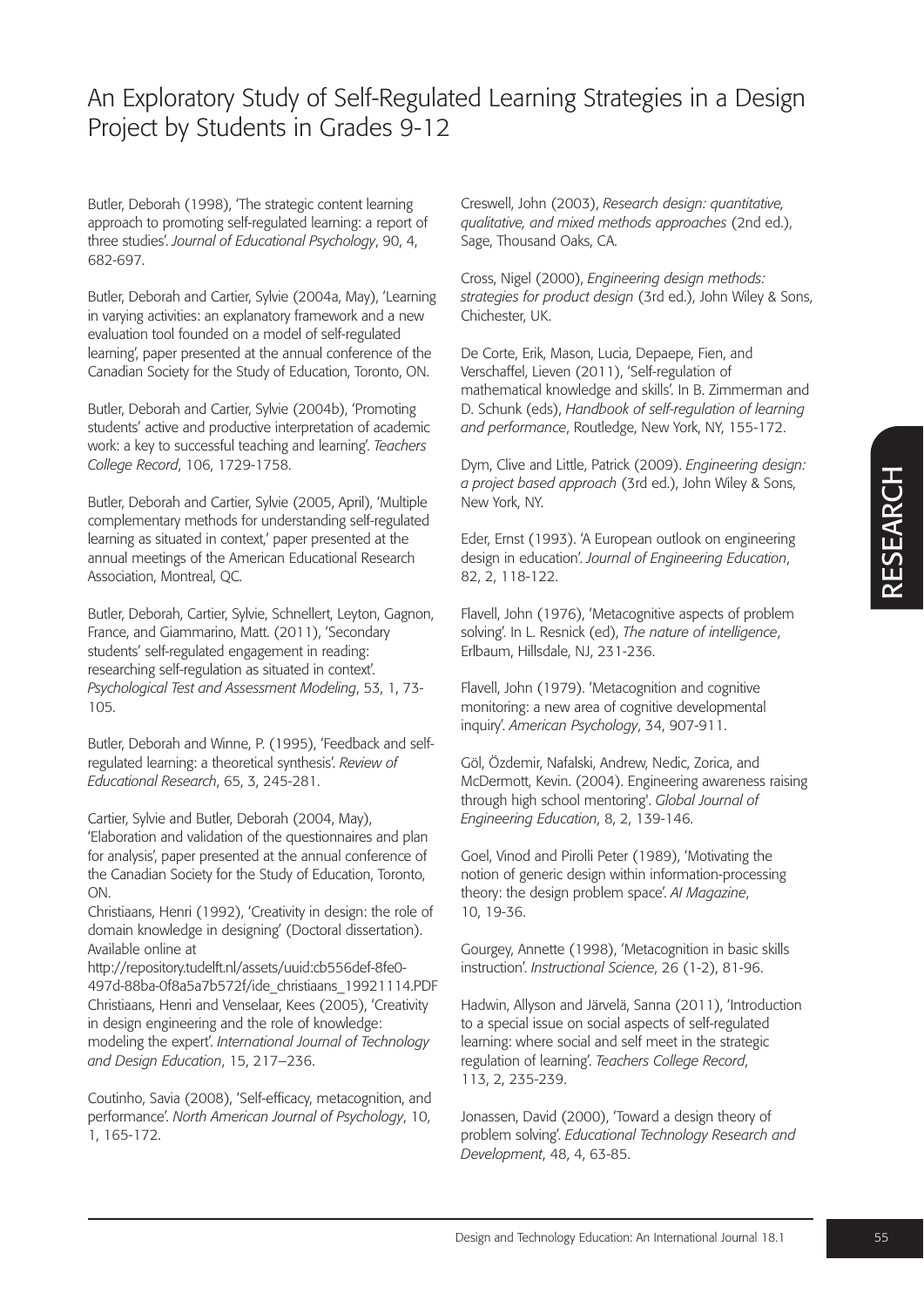Joseph, Nancy (2010), 'Metacognition needed: teaching middle and high school students to develop strategic learning skills'. *Preventing School Failure: Alternative Education for Children and Youth*, 54, 2, 99-103.

Katehi, Linda, Pearson, Greg, and Feder, Michael (2009), *Engineering in K-12 education: understanding the status and improving the prospects*. Washington, DC: The National Academies Press.

Lawanto, Oenardi (2010), 'Students' metacognition during an engineering design project'. *Performance Improvement Quarterly*, 23, 2, 115-134.

Lawanto, Oenardi (2011), *'Work in progress: student task interpretation, design planning, and cognitive strategies in engineering design project: An exploratory study for grades 9-12'*, paper presented at the ASEE/IEEE Frontiers in Education Conference Annual Conference, Rapid City, SD.

Lawanto, Oenardi (2012, April), 'Self-regulated learning strategies in managing team efforts in a design project: a preliminary study on secondary school students', paper presented at the 2nd P-12 Engineering and Design Education Research Summit, Washington, DC.

Lawanto, Oenardi, Goodridge, Wade, and Santoso, Harry (2011), 'Task interpretation and self-regulating strategies in engineering design project: an exploratory study', paper presented at the ASEE Annual Conference, Vancouver, Canada.

Lawanto, Oenardi and Johnson, Scott (2009), 'Students' cognitive self-appraisal, self-management, and the level of difficulty of an engineering design project: are they related?' paper presented at the 116th Annual ASEE Conference & Exposition, New York, NY.

Lawanto, Oenardi and Johnson, Scott (2012), 'Metacognition in an engineering design project'. *International Journal of Engineering Education*, 28, 1, 92-102.

Mateos, Mar, Martin, Elena, Villalon, Ruth, and Luna, Maria (2008), 'Reading and writing to learn in secondary education: online processing activity and written products in summarizing and synthesizing tasks'. *Reading and Writing: An Interdisciplinary Journal*, 21, 7, 675-697.

Nomme, Kathy, Butler, Deborah, Pollock, Carol, Nakonechny, Joanne, and Cartier, Sylvie (2012, April), 'Understanding post-secondary students' perceptions about learning in science from within an inquiry-oriented biology laboratory', paper presented at the annual meetings of the American Educational Research Association, Vancouver, BC.

Paris, Scott and Winograd, Peter (1990), 'Metacognition in academic learning and instruction'. In B. Jones (ed), *Dimension of thinking and cognitive instruction*, Erlbaum, Hillsdale, NJ, 15-44.

Pekrun, Reinhard, Goetz, Thomas, Frenzel, Anne, Barchfeld, Petra, and Perry, Raymond (2011), 'Measuring emotions in students' learning and performance: The achievement emotions questionnaire (AEQ)'. *Contemporary Educational Psychology*, 36, 36-48.

Pintrich, Paul (2002), 'The role of metacognitive knowledge in learning, teaching, and assessing'. *Theory into Practice*, 41, 4, 219-225.

Polanyi, Michael (1962), *Personal knowledge*, Chicago: The University of Chicago Press.

Reitman, Walter (1965), *Cognition and thought*, Wiley, New York, NY.

Schoenfeld, Alan (1983), 'Episodes and executive decisions in mathematical problem-solving'. In R. Lesh and M. Landau (eds), *Acquisition of mathematics concepts and processes*, Academic Press, New York, NY, 345-395.

Simon, Herbert (1973), 'The structure of ill-structure problems'. *Artificial Intelligence*, 4, 145-180. Winne, Philip and Hadwin, Allyson, (1998), 'Studying as self-regulated learning'. In D. Hacker, J. Dunlosky, and A. Graesser (eds), *Metacognition in educational theory and practice,* Erlbaum, Hillsdale, NJ, 279-306.

Volet, Simone, Summers, Mark, and Thurman, Joanne (2009), 'High level co-regulation in collaborative learning: how does it emerge and how is it sustained?' *Learning and Instruction*, 19, 128-143.

Vygotsky, Lev (1978), *Mind in society: the development of higher psychological processes*, Harvard University Press, Cambridge, MA.

Zimmerman, Barry (2002). 'Becoming a self-regulated learner: an overview'. *Theory into Practice*, 41, 2, 64-70.